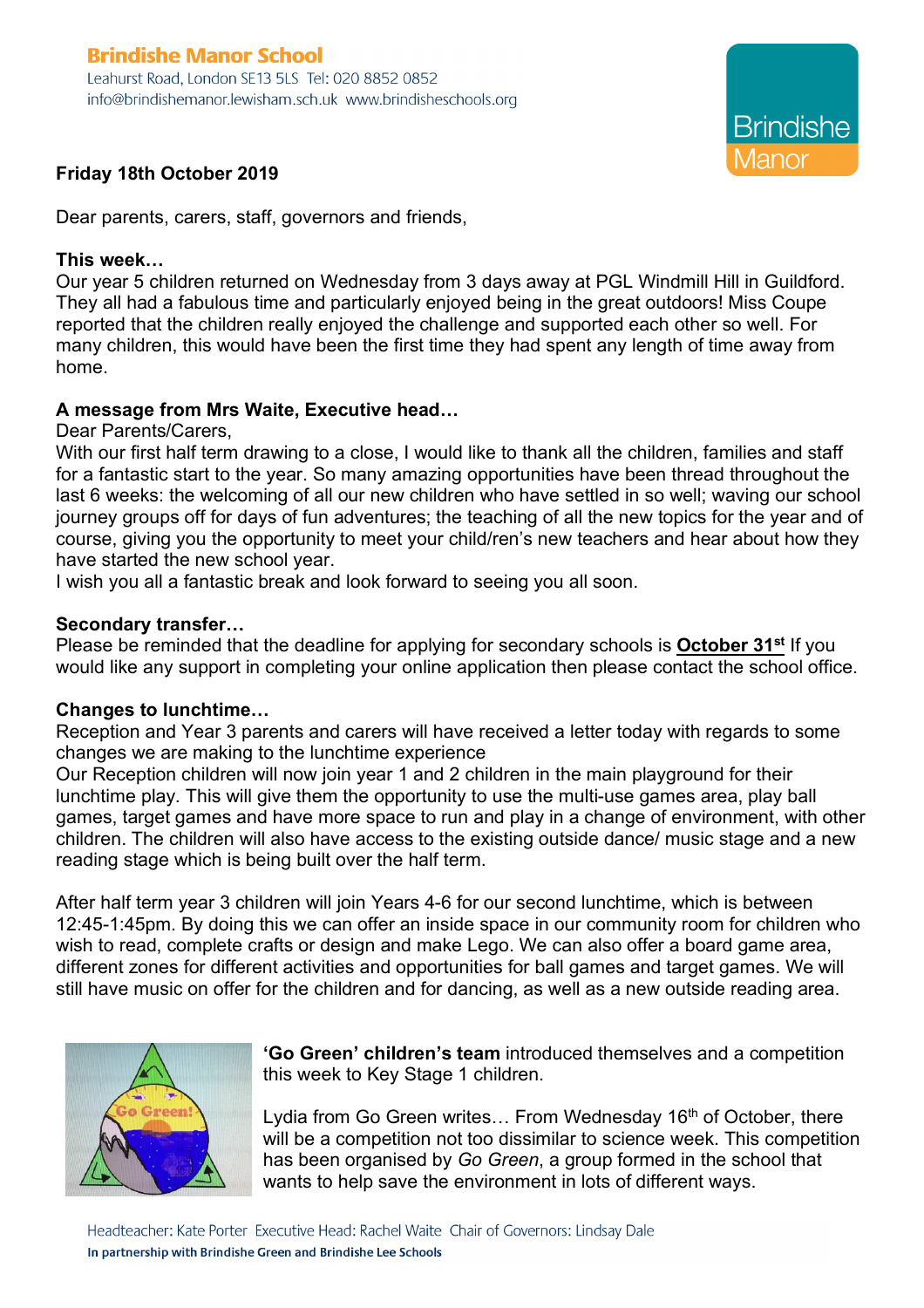The competition will be for your child to gather as much plastic in your home as possible and then make something out of it. For example, they could make a piggy bank out of a plastic bottle, or an octopus out of sweet wrappers. The children will have two weeks to do this – the deadline is Wednesday 30<sup>th</sup> October. Entries should be brought in to your child's class. Children from the class will have a vote as to which model is the best in each class. The Go Green team will then vote on their top 3 models which will be put on display in the school.

### **Curriculum Survey**

You may remember that before the summer we asked you to help us review the curriculum offered at Brindishe Schools and to contribute to a survey about it. In total we received 106 responses telling us that overall you are very happy with the school's curriculum, in particular its focus on the way children are able to lead their own learning, how it encourages resillience and curiosity and the varied and rich opportunities the children at Brindishe Manor receive. You said:

*'We are very happy with the school. Learning is done in a very imaginative way.' 'Brindishe is very child-led which allows my daughter to develop a love of learning.' 'Overall excellent provision.'*

*'I am very happy with the varied curriculum that my child receives at Brindishe Manor.' 'My children have always been taught to move out of their comfort zone.' 'Brindishe Manor is a very nurturing school.'*

### You felt we could do more about:

Offering deeper learning on a foreign language Learning around mental health and well-being SEND provision Communication between home and school

Opinion was divided on the subject of home learning (both for and against)

Thank you for taking the time to respond and give us your views. We have listened to your feedback and will be working to improve and increase the opportunities across the curriculum in a range of ways this year, including:

All children learning a modern foreign language (Spanish) More training for staff and support for children around mental health and well-being Improving our communication with parents of SEND children Looking at ways to improve communication with our parents and carers

# **Fabulous attendance this week…**

KS1 – Moonstone 97.9% KS2 – Topaz 99.3%



**After half term our Rights Respecting** children's team will introduce each assembly and explain to children how this links with the Rights Respecting agenda. Here is the link to the Rights Respecting agenda which you can look over and talk through with your child.

https://www.unicef.org.uk/wp-content/uploads/2017/09/Our-rights\_UNCRC.pdf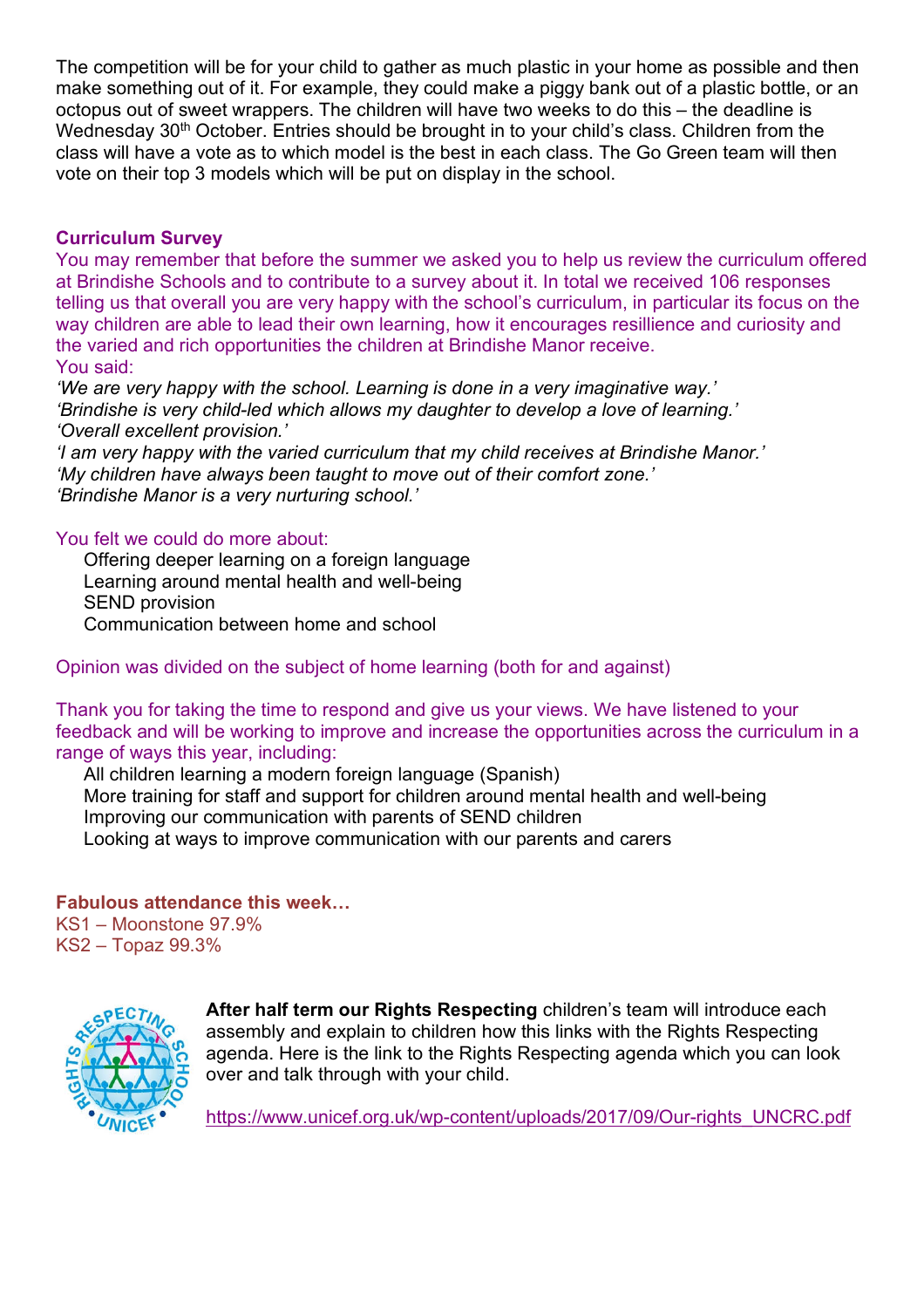#### **Dates for your diary**

**Monday 21st – 25th October** – Half term break **Thursday 31st October** – PSFA cake sale 3:15pm **Friday 13th December** - Christmas Fair 3:15pm **Monday 9th**- **Friday 13th December** – KS2 Winter performances **Thursday 12th December** – EYFS Winter performance **Thursday 12th December** – Christmas Dinner/ Dress Festive day **Monday 16th** – **Wednesday 18th December** – KS1 Winter performances

Have a good half term,

Kate Porter Headteacher Brindishe Manor

**Nursery:** The children have settled into the Nursery routine and space really well. They use the resources creatively and have made wonderful friendships already. After the half term, we would like to send home story books as well as the children's Me Books. In order to do so, each child needs a Book Bag to keep the books neat and in a good condition. We would not be able to put the books in their spare clothes bag due to the need for space and proper care. Book bags can be purchased for £5 from the school office. Have a wonderful half term with your child.

**Reception:** Ask your child to find as many things as they can that begin with one of the sounds. You could also practise writing the sounds in different places and with different materials - paint, mud, sand, peas, condensation on the windows... Writing letters is tricky so please give your child lots of praise for their effort!

The rhymes that we use to help the children remember how to form the letters are:



**Maths:** The children are counting up and down from 0-5 very confidently. Can you play ping-pong with numbers 1-5 and then 1-10 at home? You 'bat' a number to your child with your hand, and they bat the next number back to you as quickly as they can. For extra challenge, see if they can tell you the number that is 1 less than the number you say.

Over half term, you might like to do some cooking or baking with your child. This is an excellent way of developing speaking and listening, as well as mathematical language linked with measurement, for example: *How much? more / less / weigh / heavier / lighter / scales / add / take away / How long? / minutes / hours / timer*

**Reading:** Please keep the red reading response books in children's book bags so that they come to school every day. Your child's reading day may change each week and it is really important that we have their red books so that we can tell you what we've read at school and your child can share the lovely reading they've been doing at home with us. Many thanks! **Year 1** We have continued with addition by counting on from the greater number. The children have been creating their own number sentences and working in pairs to solve them. They have also been challenging themselves with numbers up to 20. Have a go at home by asking your child to create their own number sentence, and teach you how to count on from the greater number. In English, the children have been finishing off their own story plans. We have had dragon, ogres, giants, witches and many more! The children have also really enjoyed using drama to sequence a story which is something they could also try with books at home. This has been a fantastic half term and the children have settled in so well. Have a lovely, restful and relaxing break!

**Year 2** It has been a big week for writing in year 2! The children have ploughed ahead with their stories –set in the world of our class text, 'Journey'. We focussed on using time connectives (after that / soon / next etc) to link their sentences together, and using conjunctions (but/ because/ while etc) to extend their ideas. In maths we continued looking into addition and subtraction and have been focussing on our ten times table. Over half term, please practise your times tables. We will be moving on to the five times table next half term.

**Year 3** This week in Year 3 we have been applying descriptive writing techniques that we have learned to an independent writing task. We have used a picture as stimulus to create a short story. The children's ideas were amazing and we are confident we have some authors in the making!

In maths we have been recapping place value and column addition. We will be setting specific learning on Sumdog which will be personalised to what we have been learning in class.

Next term our topic will be the Stone Age. Over the half term we would like the children to conduct some research about this time period. We would like the children to share their research in the first week of term including the source of their